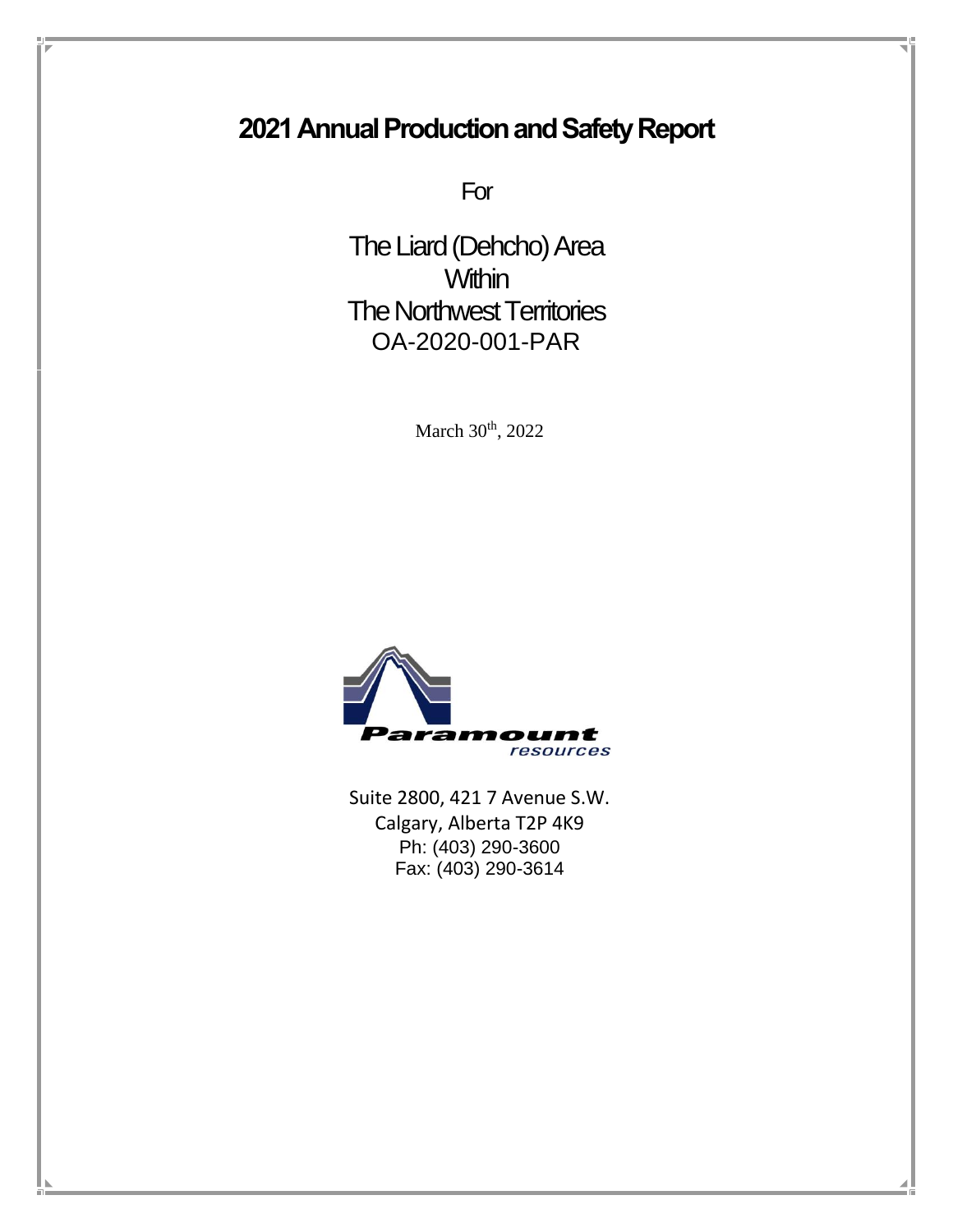## **Table of Contents**

- 1. Introduction
- 2. Overview of Drilling/Servicing and Construction Activities for the Fort Liard (Dehcho) area
	- 2.1. Road Construction
	- 2.2. Drilling Activities
	- 2.3. Service Rig Activities
	- 2.4.Construction Activities
- 3. Overview of Drilling/Servicing and Construction Activities for the Fort Liard (Dehcho) area
	- 3.1. Suspended Well Inspections
	- 3.2. OROGO Inspections
- 4. Summary
	- 4.1. Summary of Lost or Restricted Workday Injuries
	- 4.2. Minor Injuries and Safety Related Incidents
	- 4.3. Total Person-Hours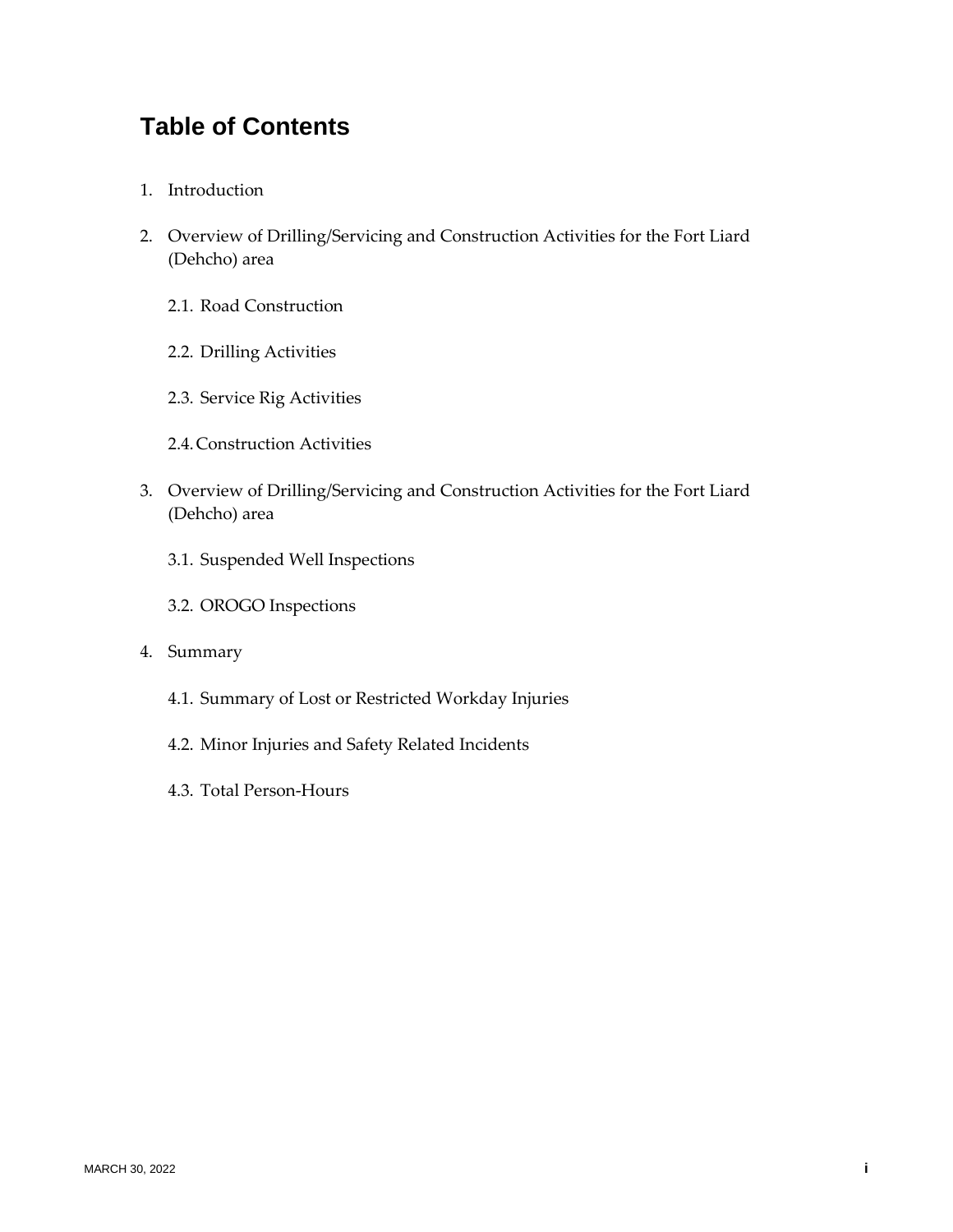## **1. INTRODUCTION**

#### **The Annual Safety Report**

The Annual Safety Report is required pursuant to Part II Section 87 of the Oil and Gas Drilling and Production Regulations:

*The Operator shall ensure that, not later than March 31 of each year, an annual safety report relating to the proceeding year is submitted to the Board and includes:*

*(a) a summary of lost or restricted workday injuries, minor injuries and safety–related incidents and near-misses that have occurred during the preceding year; and (b) a discussion of efforts undertaken to improve safety.*

#### **Liard (Dehcho) Operating Area**

This area is not producing, and the production operations have been suspended. Affected Parties consultations, suspended well inspections, environmental monitoring and winter road construction was conducted in 2021.

## **2. OVERVIEW OF DRILLING/SERVICING AND CONSTRUCTION ACTIVITIES FOR THE LIARD EAST (DEHCHO) AREA**

#### **2.1. ROAD CONSTRUCTION**

Constructed a winter road from British Columbia at the EOG d-36-I/94-O-14 compressor site to Paramount I-02 wellsite and then on to Paramount F-36 wellsite in preparation to conduct well abandonments in 2022. Additional road access was constructed to reclaim previously abandoned sites.

#### **2.2.DRILLING ACTIVITIES**

There were no drilling activities during the 2021 reporting period.

#### **2.3.SERVICE RIG ACTIVITIES**

There were no service rig activities during the 2021 reporting period.

#### **2.4 Construction Activities**

There were no construction activities during the 2021 reporting period.